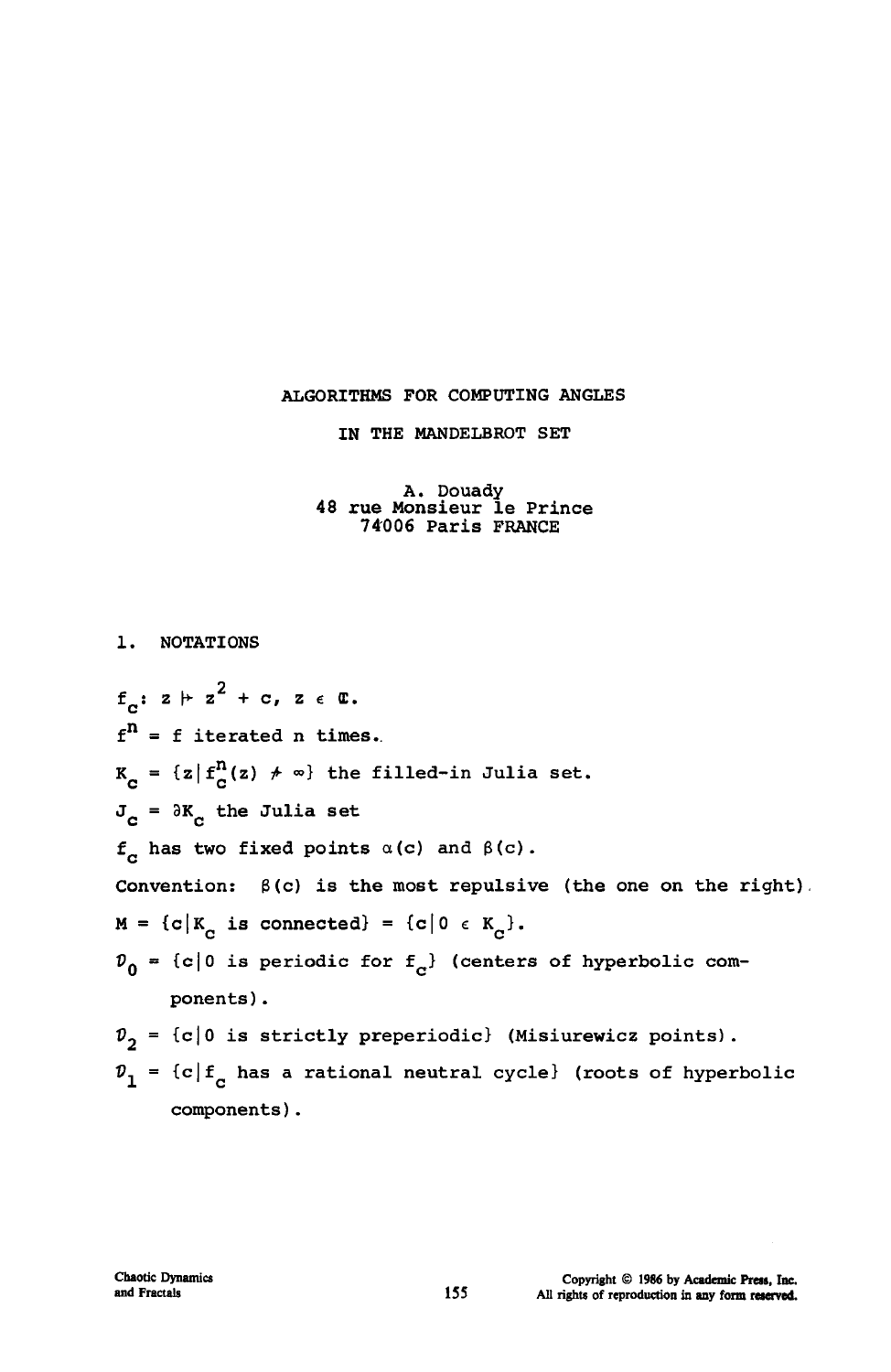**else** 

#### $2.$ **POTENTIAL AND EXTERNAL ARGUMENTS**

The potential G<sub>c</sub> created by K<sub>c</sub> is given by  
\n
$$
G_c(z) = \lim_{2^n} \frac{1}{2^n} \log^+ |f_c^n(z)| = \begin{cases} 0 & \text{if } z \in K_c \\ \log|z| + \sum_{2^{n+1}}^{\infty} \log|1 + \frac{c}{f^n(z)}|^2 \end{cases}
$$

The map  $z \not\vdash \phi_c(z) = \lim(f^n_c(z))^{1/2^n}$  is well defined for all  $z \in \mathbb{C} - K_c$  if  $K_c$  is connected, only for  $G_c(z) > G_c(0)$  if  $K_c$ is a Cantor set. The external argument with respect to K<sub>c</sub> is  $Arg_c(z) = Arg(\phi_c(z))$ . (The unit for arguments is the whole turn, not the radian.) For  $z \in J_c = \partial K_c$ , one can define **one value of Arg<sub>c</sub>(z) for each way of access to z in**  $C - K_c$ **.** The external ray  $R(c, \theta) = \{z | Arg_{c}(z) = \theta\}$  is orthogonal to the **equipotential lines.** 

The potential created by M is  $G_M(c) = G_c(c)$ . The con**formal mapping**  $\phi_M$ **:**  $\mathbf{C} - M \rightarrow \mathbf{C} - \overline{D}$  **is given by** 

 $\phi_{\mathbf{M}}(\mathbf{c}) = \phi_{\mathbf{c}}(\mathbf{c})$ 

**This is the magic formula which allows one to get information in the parameter plane. This gives** 

$$
Arg_M(c) = Arg_C(c) \quad for \ c \ \neq M.
$$

The formula extends to the Misiurewicz points. For  $c \in \mathcal{D}_{0}$ , **the situation is more subtle.** 

HOW TO COMPUTE  $\text{Arg}_C(z)$  FOR  $c \in \mathcal{D}_0 \cup \mathcal{D}_2$ , z PREPERIODIC

Set  $x_0 = 0$ ,  $x_i = f_c^i(0)$ ,  $z_1 = z$ ,  $z_i = f^{j-1}(z)$ ,  $\beta = \beta(c)$ ,  $\beta' = -\beta(c)$ . Join  $\beta, \beta'$ , the points  $x_i$  and the points  $z_i$  by arcs which remain in  $K_{\rm c}$ . If such an arc has to cross a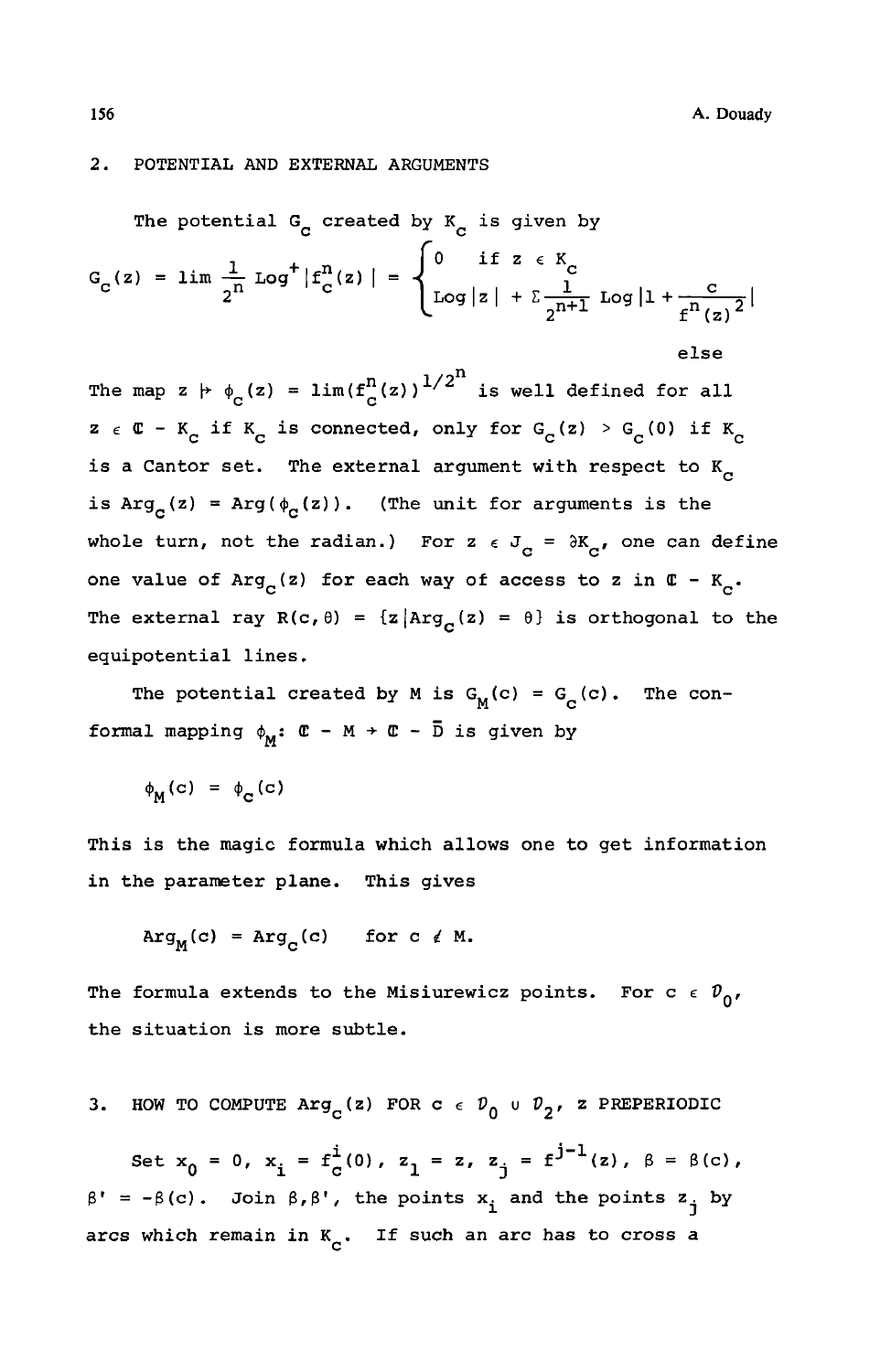o **component of U of K , let it go straight to the center and then to the exit (the center of U is the point of U which is in the inverse orbit of 0, "straight" is relative to the Poincare metric of U) . You obtain a finite tree. Drawing**  this tree requires some understanding of the set  $K_{\rm cr}$  and its **dynamics, but then it is enough to compute the required angle. Choose an access £ to z, and let** *z?* **be the corresponding**  access to  $z_1$ . The spine of  $K_{\alpha}$  is the arc from  $\beta$  to  $\beta'$ . Mark  $0$  each time  $\zeta^{\dot{j}}$  is above the spine and  $l$  each time it is below. **You obtain the expansion in base 2 of the external argument 6 of z by C. This simply comes from the two following facts:**  a)  $0 < \theta < 1/2$  if  $\zeta$  is above the spine,  $1/2 < \theta < 1$  if it **is below;** 

**b)**  $f_c$  doubles the external arguments with respect to  $K_c$ , as well as the potential, since  $\phi_c$  conjugates  $f_c$  to z  $\vdash$  z<sup>2</sup>. **Note that if c and z are real, the tree reduces to the segment [3',3] of the real line, and the sequence of 0 and 1 obtained is just the kneading sequence studied by Milnor and Thurston (except for convention: they use 1 and -1). This sequence appears now as the binary expansion of a number which has a geometrical interpretation.** 

### **4. EXTERNAL ARGUMENTS IN M**

If  $c \in \mathcal{V}_2$ , then the external arguments of c in M are the external arguments of c in K<sub>c</sub>. Their number is finite, and **they are rationale with even denominators.** 

A point  $c_0 \in \mathcal{V}_0$  is in the interior of M, thus has no external arguments. But the corresponding point  $c_1 \in \mathcal{D}_1$ (the root of the hyperbolic component whose center is  $c_0$ ) has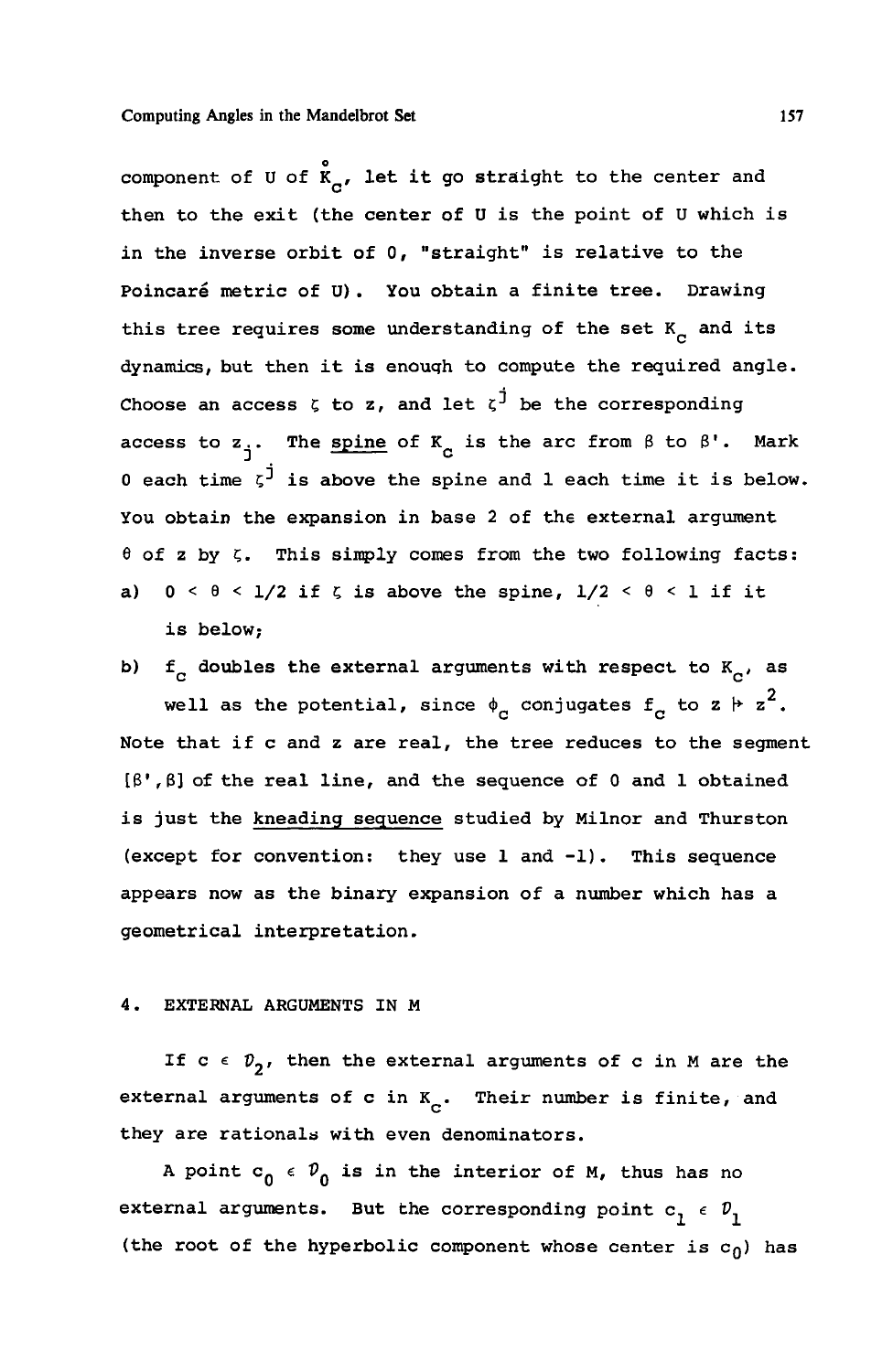2 arguments  $\theta_+$  and  $\theta_-$ , which are rational with odd denominators. They can be obtained as follows: Let  $U_0$  be the component of the interior of  $K_{c_0}$  containing 0 and  $U_i = f_c^i(U_0)$ , so that  $U_1$ contains  $c_0$ . On the boundary of  $U_0$ , there is a periodic point  $\alpha_0$  whose period divides  $k =$  period of 0. Then  $\theta_+$  and  $\theta_-$  are the external arguments of  $a_1 - a_0$   $a_0$  corresponding to **accesses adjacent to U,.** 

### **5. USE OF EXTERNAL ARGUMENTS**

We write  $\theta \sim_{\rho} \theta'$  if the external rays R(c,  $\theta$ ) and R(c,  $\theta'$ ) land in the same point of  $K_{\alpha}$ , i.e., if  $\theta$  and  $\theta$ <sup>*'*</sup> are two external arguments of one point in  $J_c$ . For  $c \in \mathcal{V}_0 \cup \mathcal{V}_2$ , the **classes having 3 elements or more is made of rational points, each class with 2 elements is limit of classes made of rational points. Knowing this equivalence relation, one can**  describe K<sub>n</sub> as follows: start from a closed disc, and pinch **it so as to identify the points of argument 0 and 0' each time**  you have  $\theta \sim_{\alpha} \theta'$ . You end up with a space homeomorphic to K<sub>a</sub>. **A similar description can be given for M. It will be valid if we know that M is locally connected (a fact which is highly suggested by the many pictures of details of M that we have) .** 

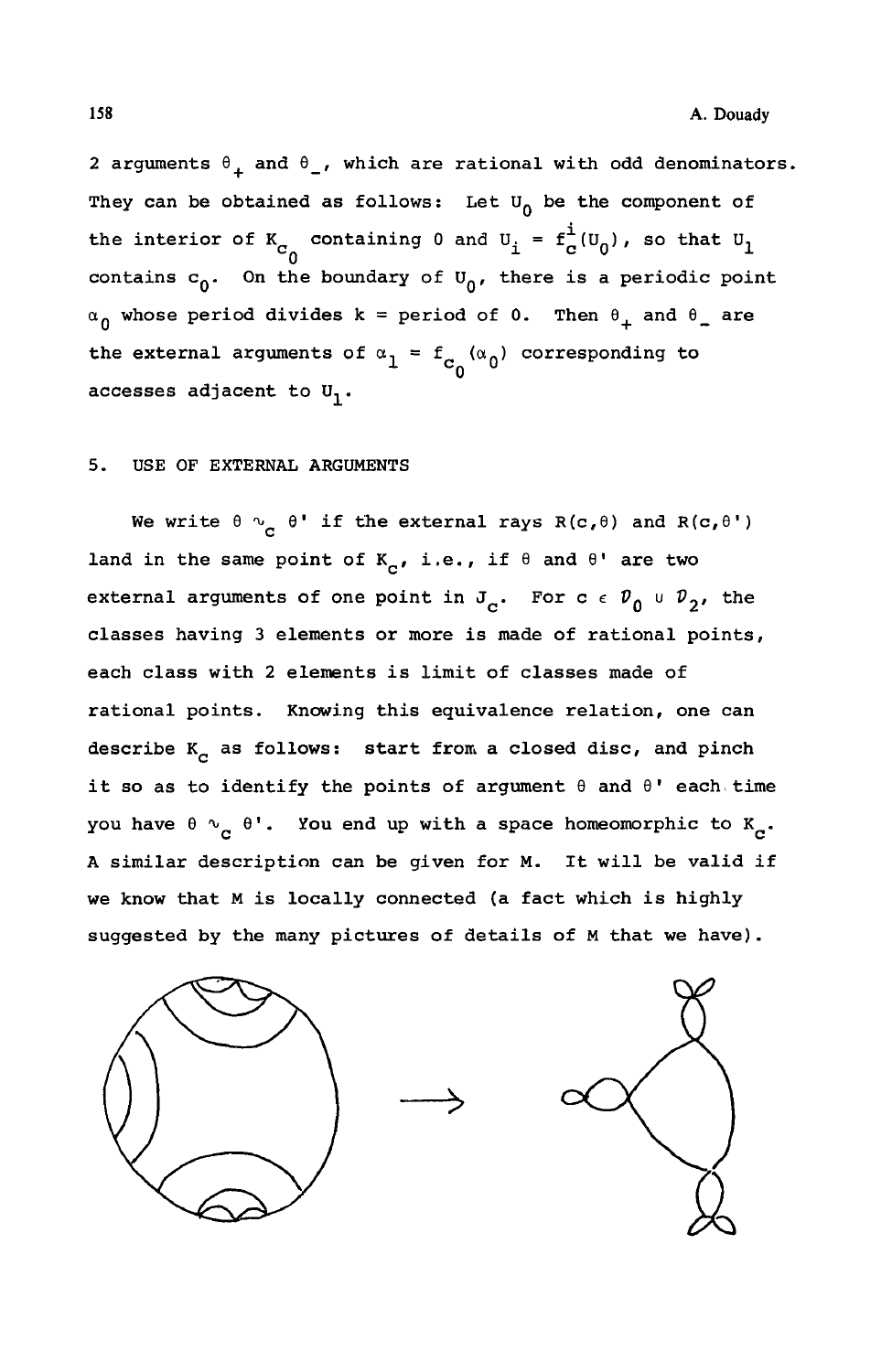# **6.** INTERNAL AND EXTERNAL ARGUMENTS IN  $\partial w_{\Omega}$

**<sup>W</sup>Q denotes the main component of M (the big cardioid).**  Internal arguments in W<sub>0</sub> are defined using a conformal representation of  $W_0$  onto the unit disc D. The internal argument  $\text{Arg}_{W_0}$  (c) is just the argument of  $f_c^{\dagger}(\alpha, c)$  ) (in fact the argument **w 0 of a(c)). If a point c** *e* **3WQ has a rational internal argument t = PQ/^Q (irreduc\* ble form), a complment W. of period q<sup>Q</sup>** is attached at W<sub>0</sub> at the point c. Thus c has 2 external **argument^** 

$$
\theta_{-} = a_{-}/2^{q_0} - 1
$$
 and  $\theta_{+} = a_{+}/2^{q_0} - 1$ .

**Theorem 1.** 

$$
\theta_{\text{S-t}}(t) = \sum_{s \le t} 1/2^{q(s)} - 1 = \sum_{0 \le p/q \le t} 1/2^q
$$
.

 $\theta_{\perp}$ (t) = same with  $\leq$  t instead of  $\leq$  t. (Here p(s)/q(s) is the **irreducible representation of the rational number s. In the second sum, all representations are allowed.)** 

 $\mathbf{z}$ 

Proof. Clearly 
$$
\theta_{+}(t) - \theta_{-}(t) \ge 1/2^{q(t)} - 1
$$
  
\n $\theta_{-}(t) \ge \sum_{s < t} 1/2^{q(s)} - 1$ .  
\n $1 - \theta_{+}(t) \ge \sum_{t < s < 1} 1/2^{q(s)} - 1$ .  
\nLemma.  $\sum_{s \in (0,1) \cap \Omega} 1/2^{q(s)} - 1 = 1$ .

**Therefore the inequalities above are equalities***,* **which proves the theorem.** 

**Proof of Lemma. Consider the integer points (q,p) with**   $0 < p < q$ , and provide each  $(q, p)$  with the weight  $1/2^p$ . Sum**ming on horizontal lines gives total weight = 1. Summing on**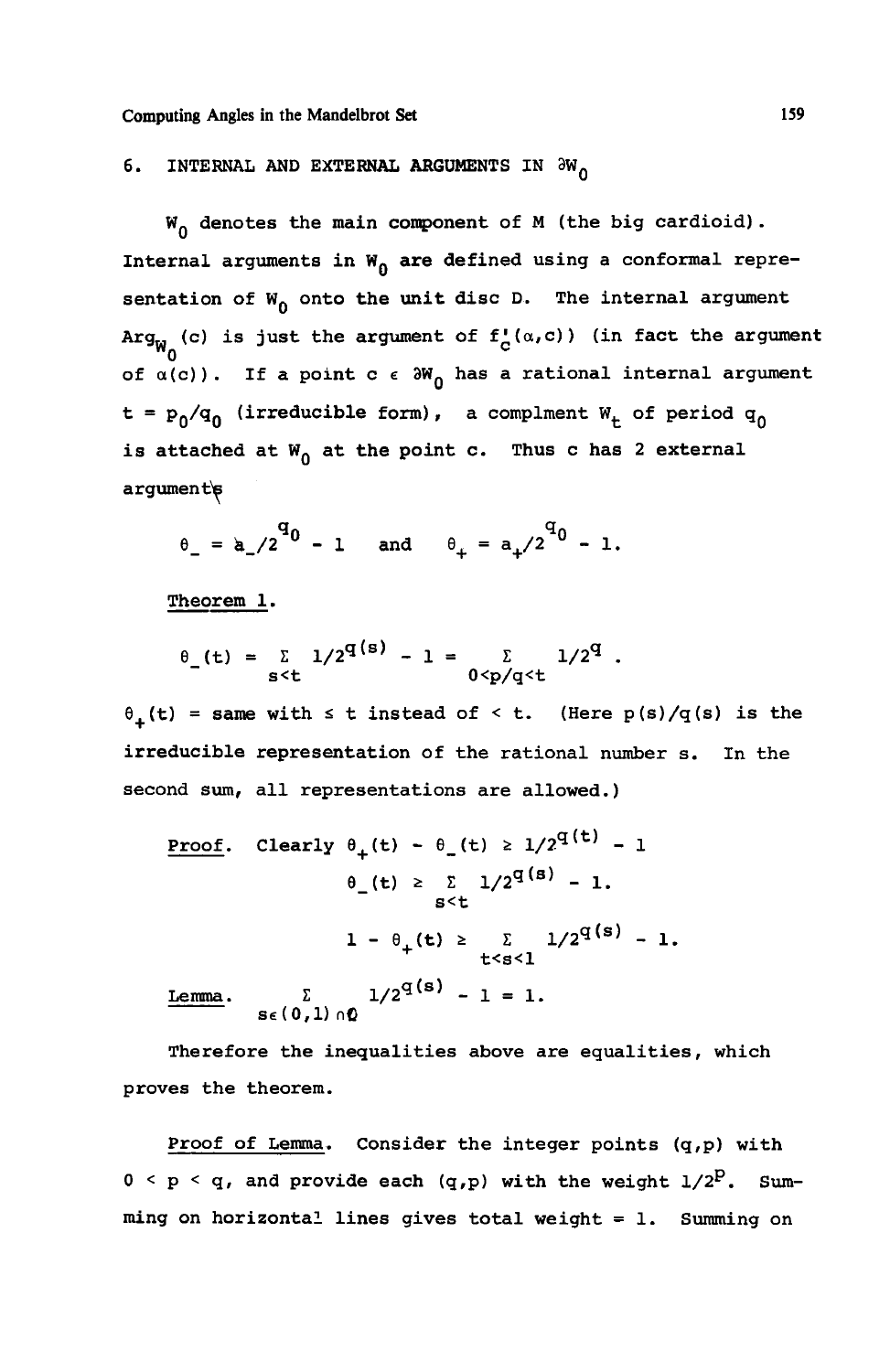**160 A. Douady** 

**t** 

**rational lines through 0 gives total weight =**  $\sum_{i=1}^{6} 1/2^{q(t)} - 1$ **.** 

**Corollary. The set of values of 6 such that R(M,6) lands on 9W0 has measure 0.** 

#### **7. TUNING**

**Let W be a hyperbolic component of M, of period k, and cQ the center of W. There is a copy M^ of , sitting in M, and**  in which W corresponds to che main cardioid W<sub>o</sub>. This is par**ticularly striking for a primitive component, and was observed by Mandelbrot in ^1980. More precisely, there is a continuous**  injection  $\psi_{\mathbf{w}}$ :  $\mathbf{M} \to \mathbf{M}$  such that  $\psi_{\mathbf{w}}(0) = c_{0}$ ,  $\psi_{\mathbf{w}}(\mathbf{W}_{0}) = \mathbf{W}$ ,  $M_{\text{w}} = \psi_{\text{w}}(M)$ ,  $\partial M_{\text{w}} \subset \partial M$ . For  $x \in M$ , the point  $\psi_{\text{w}}(x)$  will be called "c<sub>0</sub> tuned by x" and denoted c<sub>0</sub> i x or W i x. The filled-in Julia set K<sub>2</sub>, can be obtained in taking K<sub>2</sub> and  $\sim$  0<sup> $+$ </sup>  $\sim$ <sup>o</sup> <sup>---</sup> <sup>o---</sup><br>replacing, for component U of  $\stackrel{\circ}{\textbf{K}}_{_{\textbf{C}}}$ , the part  $\stackrel{\circ}{\textbf{U}}$  (which is homeomorphic to the closed disc  $\tilde{\overline{D}}$ ) by a copy of  $K_{\mathbf{v}}$ .

Theorem 2. Let  $\theta$  and  $\theta$ <sub>1</sub> be the two external arguments in **M** of the root  $\sigma_1$  of W, and let t be an external argument of x **in M. Then to t there corresponds an external argument t' of**   $c_0$   $\perp$  x in M, which can be obtained by the following algorithm: Expand  $\theta_{-}$ ,  $\theta_{+}$  and t in base 2:

$$
\theta_{-} = \frac{1}{u_{1}^{0}u_{2}^{0}} \dots u_{k}^{0} = \frac{1}{u_{1}^{0}u_{2}^{0}} \dots u_{k}^{0}u_{1}^{0} \dots u_{k}^{0}u_{1}^{0} \dots
$$
  
\n
$$
\theta_{+} = \frac{1}{u_{1}^{1}u_{2}^{1}} \dots u_{k}^{1}
$$
  
\n
$$
t = s_{1}s_{2} \dots s_{n} \dots
$$

**Then**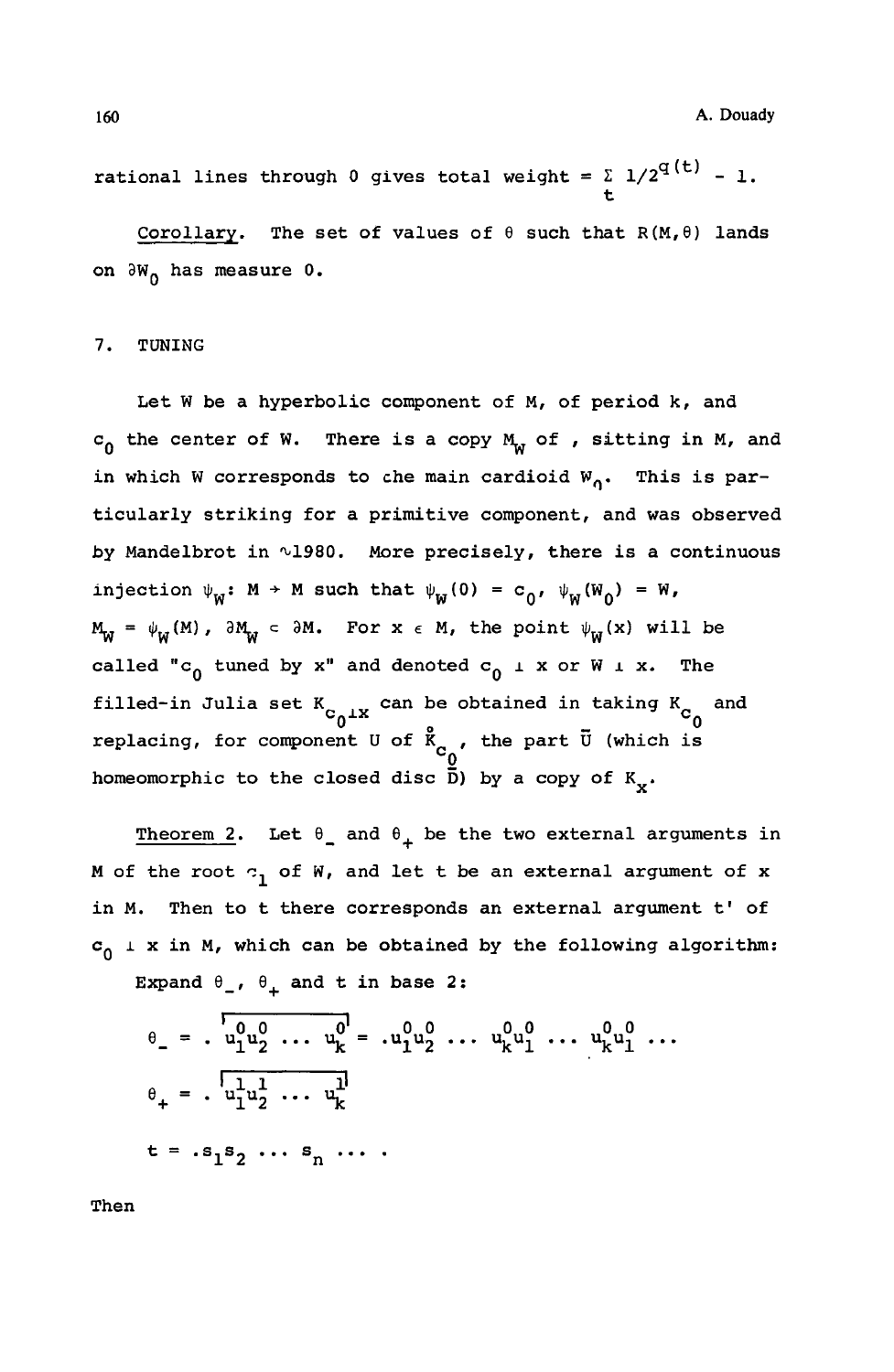



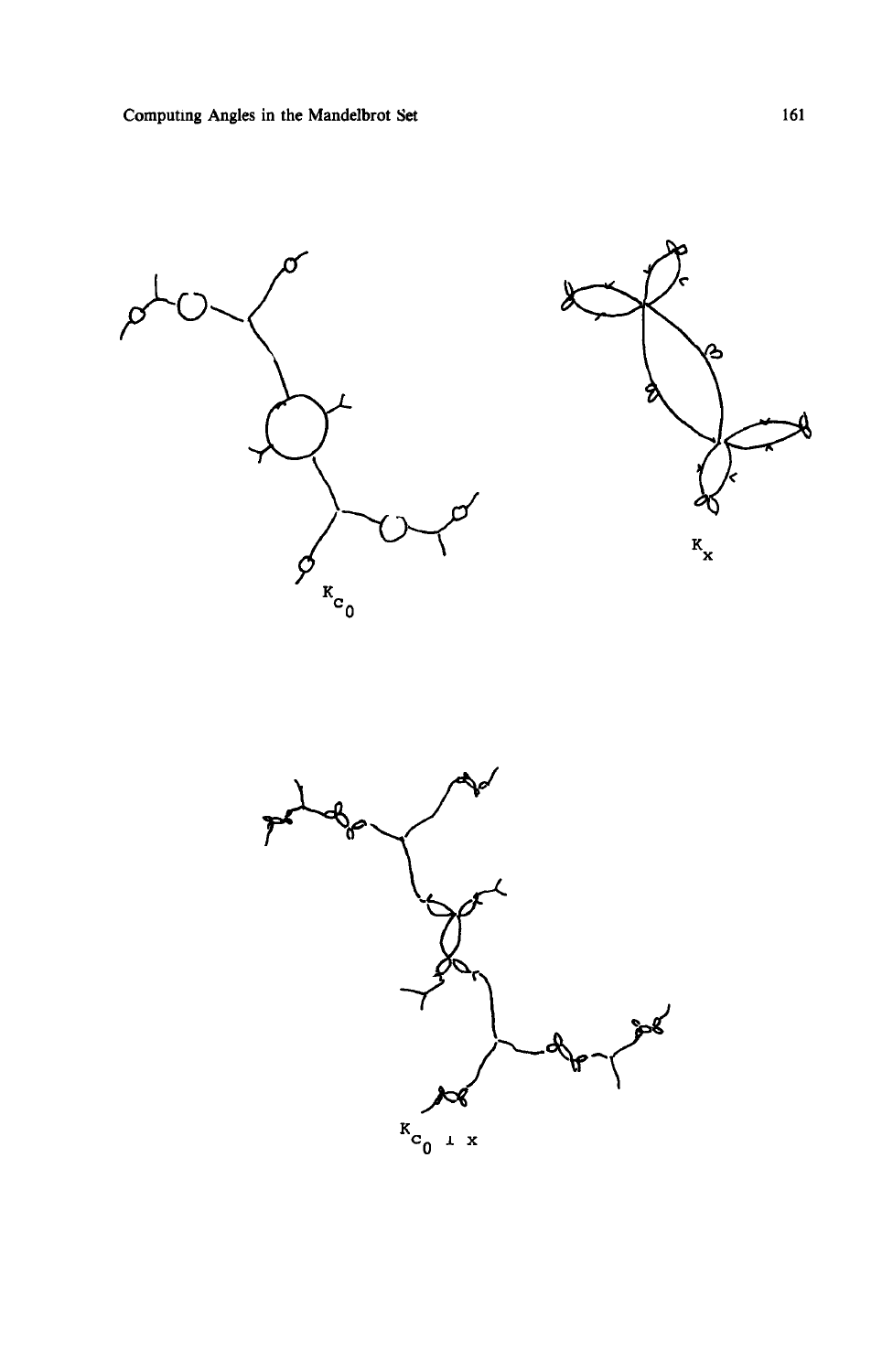A.Douady

$$
t' = .u_1^{s_1} \dots u_k^{s_1 s_2} \dots u_k^{s_2 s_3} \dots
$$

We denote this algorithm by  $t' = (\theta_-, \theta_+) \text{ i } t$ . According to the principle: "You plough in the z-plane and harvest in the parameter plane," this theorem relies on Proposition 1 below. Let  $U_1$  be the component of  $\int_{c_0}^{\circ}$  which contains  $x_1 = x_0$ , and  $\alpha_1$ the root of  $U_1$  (the point on  $\partial U_1$  which is repulsive periodic of period dividing k). Recall that  $\theta_+$  and  $\theta_-$  are the external arguments of  $\alpha_1$  in K<sub>C<sub>o</sub></sub> corresponding to the accesses adjacent to  $U_1$ .

Proposition 1. Let z be a point in  $\partial U_1$  with internal argument t. Then <sup>z</sup> has an external argument t' in <sup>M</sup> given by  $t' = (\theta_-, \theta_+) \pm t.$ 

Sketch of Proof of Proposition 1. Let  $\alpha_1^1$  be the point in  $U_1$  opposite to  $\alpha_1$  (point of internal argument 1/2) and call the geodesic  $[\alpha_1,\alpha_1']$  the spine of  $U_1$ . Let  $U_i$  be the connected component in  $\mathring{\mathbf{K}}_{c_0}$  containing  $\mathbf{x}_i = \mathbf{f}^i_{c_0}(0)$ , so that  $\mathbf{U}_i = \mathbf{f}^{i-1}_{c_0}(\mathbf{U}_1)$ , and define the spine of  $U_i$  as the image of the spine of  $U_1$ . Recall that the spine of  $K_{C_{\alpha}}$  is the arc  $[\beta, \beta']$  in  $K_{C_{\alpha}}$ .

Lemma. For each i, either  $U_i$  is off the spine of  $K_{C_0}$ , either the spine of  $\mathtt{U}_\mathtt{i}$  is the trace in  $\mathtt{\bar{U}}_\mathtt{i}$  of the spine of  $\mathtt{K}_\mathtt{C_0}$ 

We don't prove this lemma here. Now, if the first digit  $s_1$  of t is 0, z is on the same side of the spine of  $U_1$  as the ray R( $\theta$ <sub>1</sub>). Then  $z_i = f_c^{i-1}(z)$  will be on the same side of the spine of  $U_i$  as  $R(2^{i-1}\theta_+)$  (thus also on the same side of the spine of  $K_{C_0}$  for  $i = 1,...,k$ . Therefore the ith digit s<sup>1</sup> of t' is  $u_i^0$ . If  $s_1 = 1$ , then z follows  $\theta_+$ , and  $s_i^1 = u_i^1$  for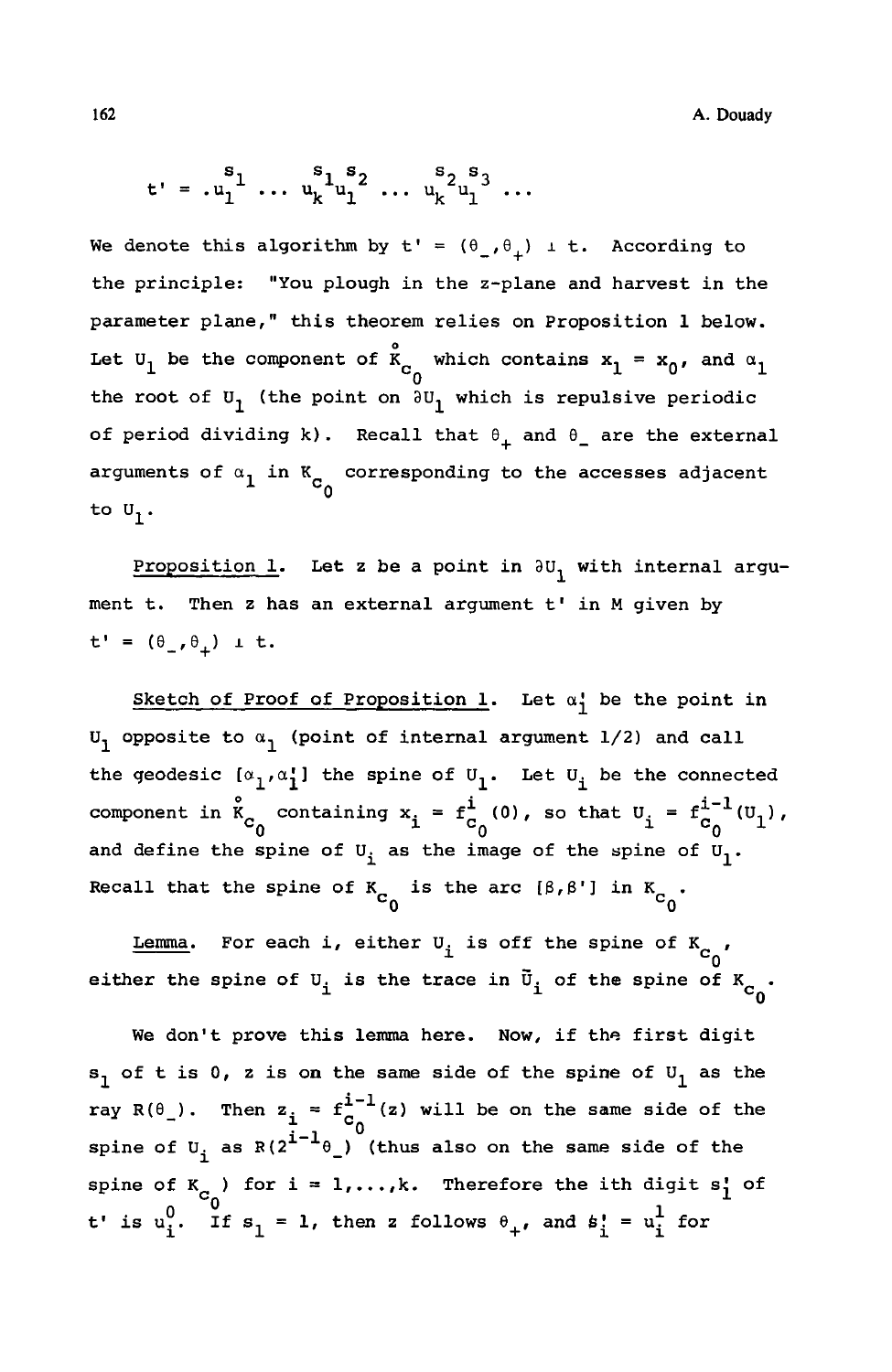$i = 1,...,k$ . At time k+1,  $z_{k+1}$  is back in  $U_1$ , but with internal argument 2t, so that  $s_1$  is replaced by  $s_2$  (the internal argument is preserved in the map from  $U_i$  to  $U_{i+1}$  for  $i = 1, \ldots, k-1$ , and doubled from  $U_k = U_0$  to  $U_1$ ). And we start for a second run, and so on...

Now let us come to the situation of Theorem 2. There is a homeomorphism  $\psi$  of K<sub>x</sub> onto the part of K<sub>C<sub>o</sub><sup>1x</sup></sub> which corresponds to  $\bar{v}_1$  in  $K_{c_0}$ . This homeomorphism conjugates  $f_x$  to  $f_{c_0+X}^k$ .

Lemma 2. If  $y \in J_x = \partial K_x$  has external argument t, then the external arguments of  $\psi(y)$  in K<sub>C<sub>0</sub><sup>1</sup>x</sub> are the same as the exter- $\frac{6}{10}$ nal arguments in  $K_{_{\rm CO}}$  of the point  $y'$   $\epsilon$   $\partial U_{1}$  whose internal  $\sim$ <sup>0</sup> argument is t.

We don't prove this lemma here, but if you think of it, it is very natural. Theorem 2 now follows from results discussed in Section 4, applied to  $y = x$  or to  $y =$  the root of o the component  $v_1$  or  $k_x$  containing x.

Remark. The copy  $M_W$  of M sits in M, but in some places, where  $M_{-1}$  ends M goes on. Then there are points x in M with 1 external argument such that  $c_0 \perp x$  has several external arguments. How is this compatible with the algorithm described in Theorem 2? Well, this algorithm is not univalent: It starts by expanding  $t$  in base  $2$ , and numbers of the form  $p/2^{\ell}$  have two expansions. Actually  $c_0 \perp x$  may have more than 2 external arguments; the algorithm will give the two which correspond to accesses adjacent to  $M_{\rm w}$ .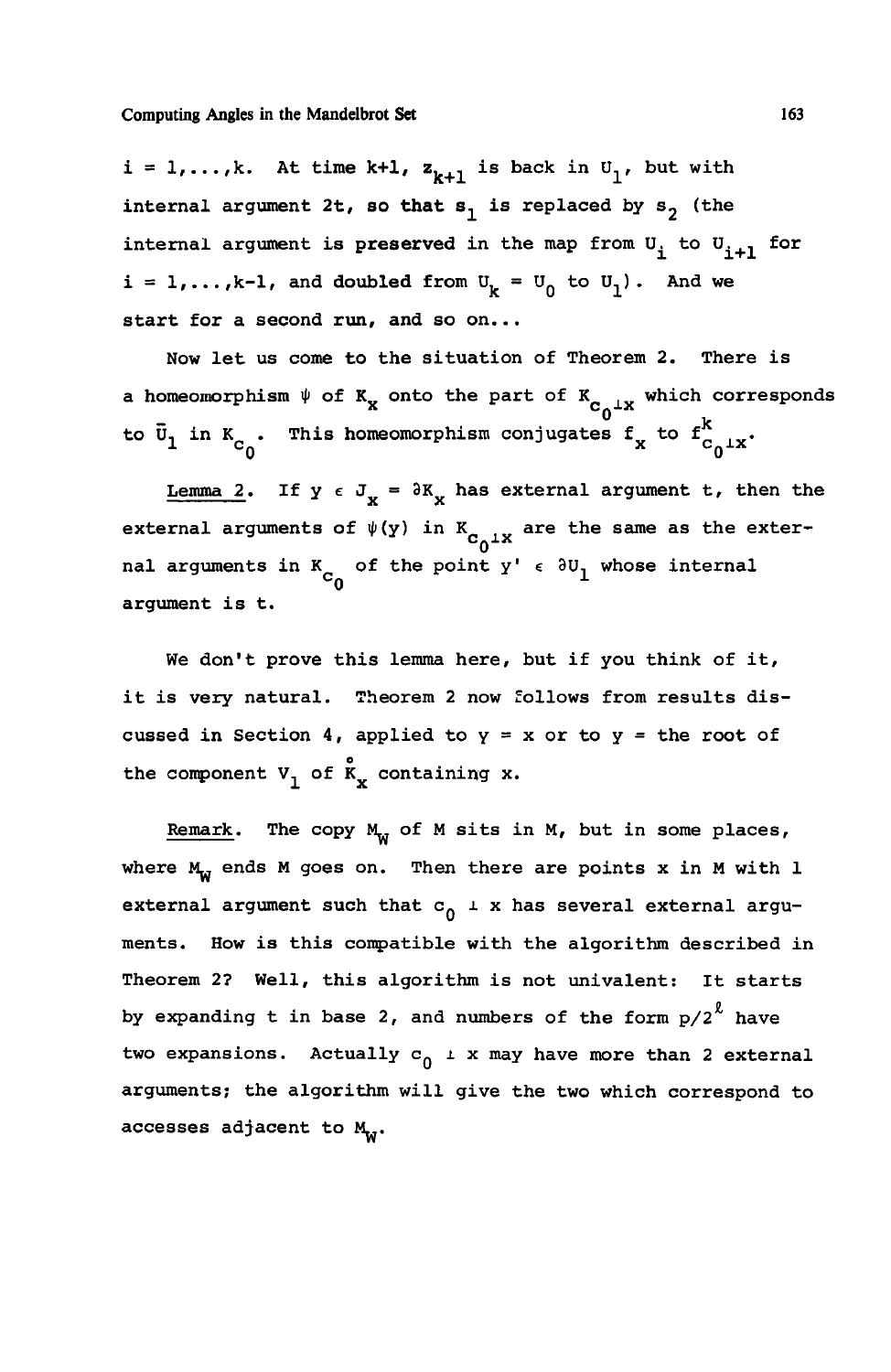# Example



**An elephant in M. Its copy in W has two smokes coming out of its trunk if W is the rabbit component.** 

#### **8. FEIGENBAUM POINT AND MORSE NUMBER**

Let  $W_n$  be the n-th component of  $\stackrel{\circ}{M}$  in the Myrberg-Feigenbaum cascade:  $W_1$  is the disc D(-1, 1/4) and we have  $W_n = W_1$   $\perp$  $\mathbf{w}_1$   $\perp$   $\ldots$   $\perp$   $\mathbf{w}_1$ . Denote  $\mathbf{c}_0$  (n) and  $\mathbf{c}_1$  (n) the center and the root of W<sub>n</sub>. According to Feigenbaum theory, c<sub>0</sub>(n) converges to  $c_{\infty}$  =  $-1.401...$  exponentially with ratio  $1/4.66...$ . The external arguments  $\theta_-(n)$  and  $\theta_+(n)$  of  $c_1(n)$  are obtained by Theorem **2, starting from** 

 $0(1) = 1/3 = 701$  and  $\theta_+(1) = 2/3 = .10$ .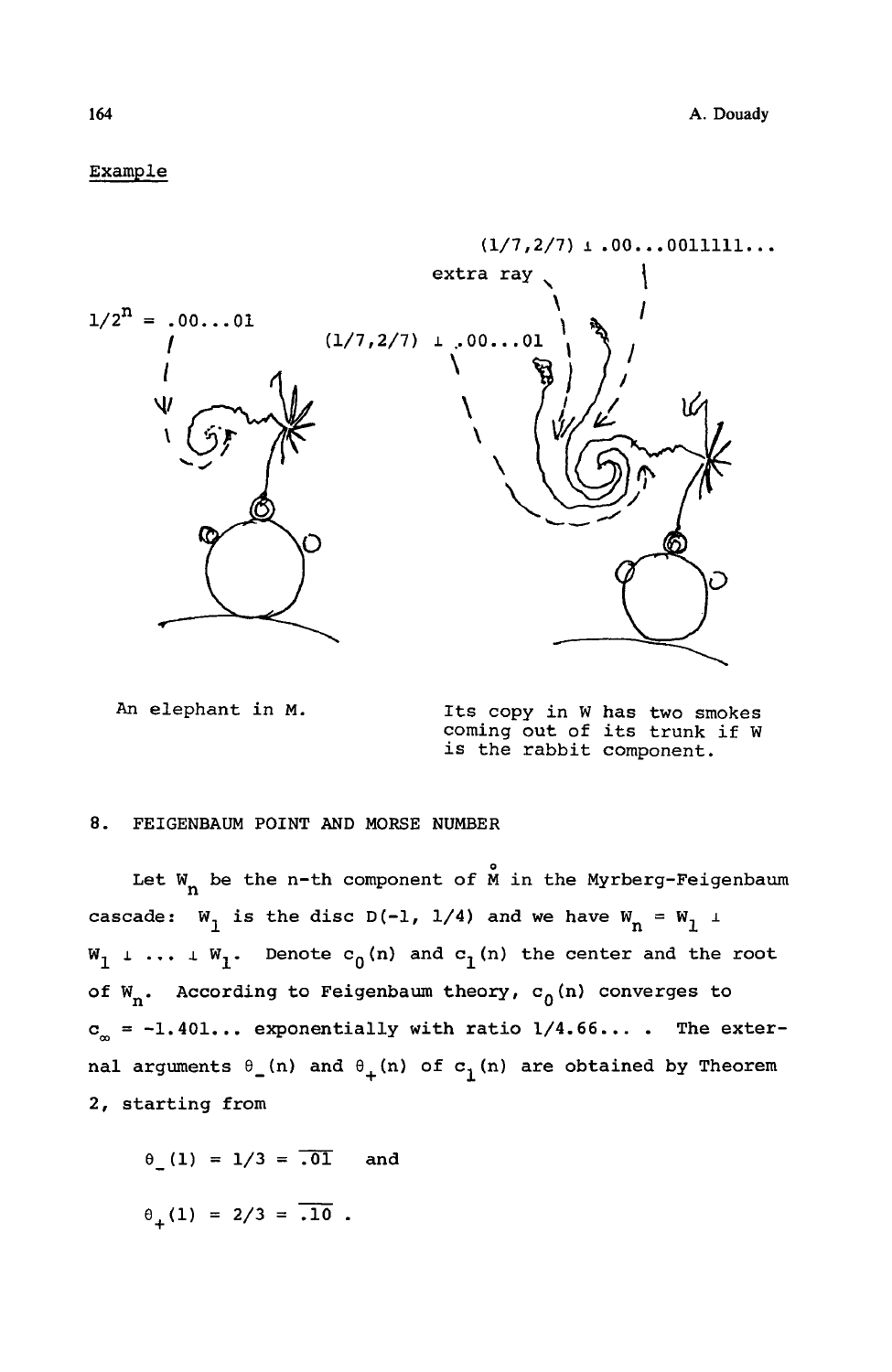**One gets:** 

**e\_ .(2) . olio**   $\theta_+(2) = . \overline{1001}$ **e\_ "(3) . 01101001 8 <sup>+</sup> (3) \* . 10010110** 

**e\_(4) = . oiioiooiiooiono** 

 $\cdots$ 

The numbers  $\theta$  (n) converge to a number  $\theta$  ( $\infty$ ) known as the **Morse number. (It has been proved to be transcendental by Van der Pooten, an Australian number theorist in Bordeaux. The idea is that a sequence of digits which represents an element in ffi/2 [ [T] ] which is algebraic over** *2Z/2* **(T) cannot be the expansion in base 2 of an algebraic real number, except if periodic.)** Note that the convergence of  $\theta$ <sub>1</sub> (n) to  $\theta$ <sub>1</sub> ( $\infty$ ) is **faster than any exponential convergence: the number of good digits is doubled at each time. In our view, this is due to**  the fact that, because of the growing of hairs,  $W_{n+1}$  is more sheltered from Brownian dust by  $W_n$  and  $W_n$  is by  $W_{n-1}$ .

### **9. SPIRALING ANGLE**

Take  $c \in \mathbb{C}$  (in M or in  $\mathbb{C}$  - M), and let  $z_0$  be a repulsive **k** periodic point for  $f_c$ , of period k and multiplier  $\rho = (f_c^k)'(z_0)$ . There are external rays of K<sub>C</sub> landing on z<sub>0</sub> (there may be a **finite number or an infinity of them, almost always a finite number though). Take one of them R and let R be an image of R** by a determination of  $z \rightarrow Log(z-z_0)$ . Recall that, with our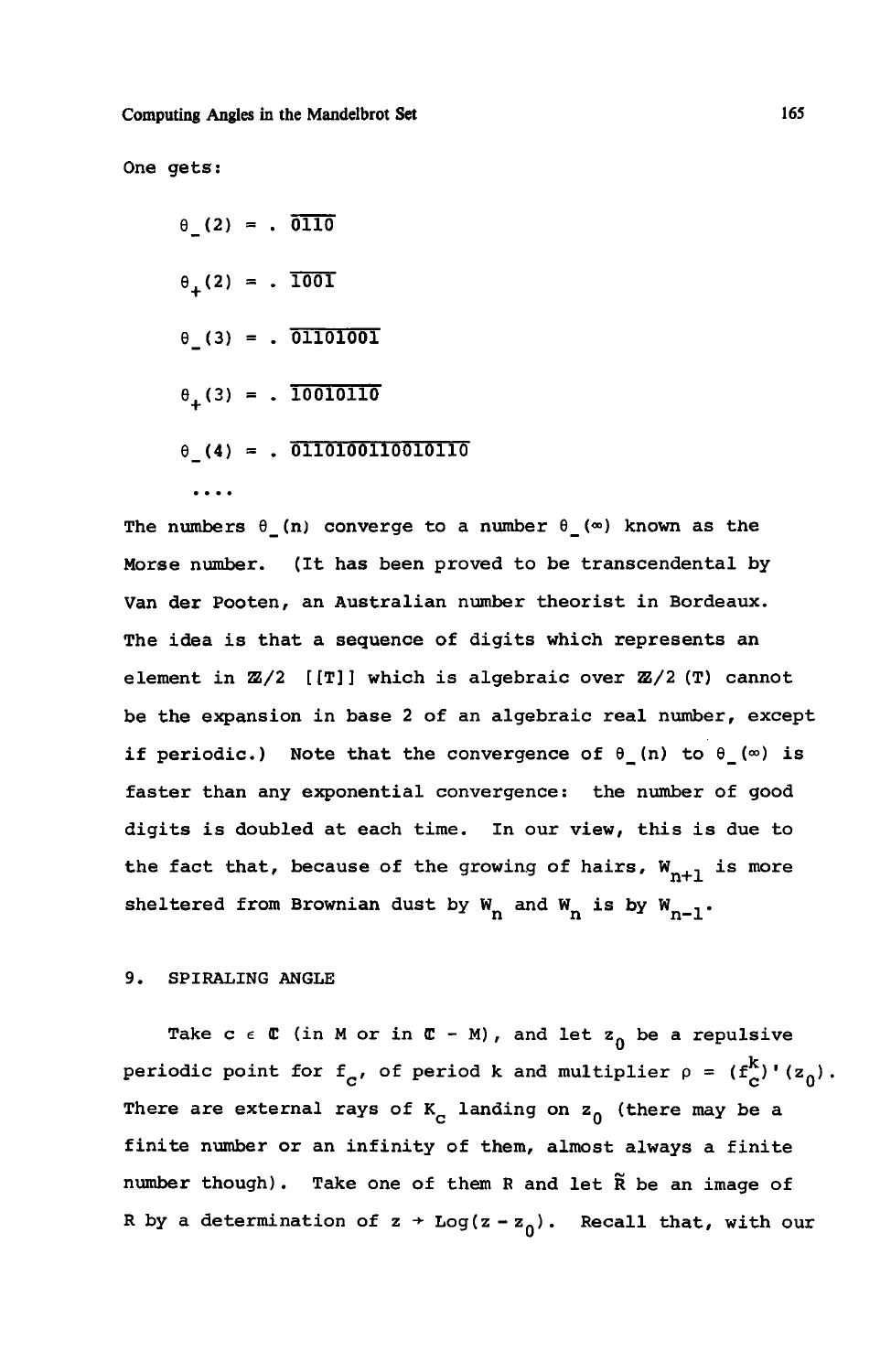convention, Log  $z = Log|z| + 2\pi i$  Arg  $z$ . When  $z \rightarrow 0$  on R, **w** = Log  $z \rightarrow \infty$  in  $\tilde{R}$  and Im w/Re w =  $2\pi Arg |z - z_0| / Log |z - z_0|$  has **a** limit m that we call the spiraling slope of  $z_0$ . This slope can be written  $m = \frac{2\pi\sigma}{\text{Log}|\rho|}$ , and  $\sigma$  will be the spiraling number (or spiraling angle). We have  $\sigma = \text{Arg } \rho - \omega$ , where  $\omega$  is the rotation angle of the action of  $f^k$  on the set of external rays landing at  $z_0$ . If there are  $\vee$  such rays, then  $\omega$  is of the form  $p/v$  with  $p \in \mathbb{Z}$ . Note that Arg  $p$  and  $\omega$  are but angles, i.e.,  $\epsilon \mathbb{T} = \mathbb{R}/\mathbb{Z}$ , while  $\sigma$  is naturally in  $\mathbb{R}$ .

In order to compute w and  $\sigma$ , let c vary in a simply con**nected domain**  $A \subset \mathbb{C}$  and  $z_0(c)$  vary accordingly, remaining **repulsive periodic of period k. We make the following observations:** 

- 1.  $\omega$  is continuous in c, and is invariant under the Hubbard-**Branner stretching procedure (here it means just sliding c along the external rays of M) .**
- **2. OJ remains constant in A if the number of external rays**  landing in  $z_0(c)$  is finite and constant.
- **3.**  $\sigma$  tends to 0 when  $|p| \rightarrow 1$ , i.e., when  $z_0$  turns indif**ferent periodic (note that m does not necessarily tend to 0, and may well tend to °° so that you see the Julia set spiraling a lot) .**

If we take  $c \in \mathbb{C} - W_0$  and  $z_0(c) = \alpha(c)$ , the least repulsive fixed point of  $f_c$ , we obtain the following: is the internal  $\alpha$  **argument in W<sub>O</sub>** of  $\pi_{\mathsf{W}_{\mathsf{O}}}(\mathsf{c})$  , which can be defined in the following **way if you admit thab M is locally connected. If c** *e* **M,**   $\pi_{\mathbf{W}}$  (c) is the point where an arc in M from c to 0 enters  $\mathbf{W}_{0}$ . If c  $\ell$  M, let  $\pi_M(c)$  be the point where the external ray of M through c lands in M. Then  $\pi_{\mathbf{W}_\perp}(\mathbf{c}) = \pi_{\mathbf{W}_\perp}(\pi_{\mathbf{M}}(\mathbf{c})))$ . In fact, **<sup>w</sup> 0 0<sup>M</sup>**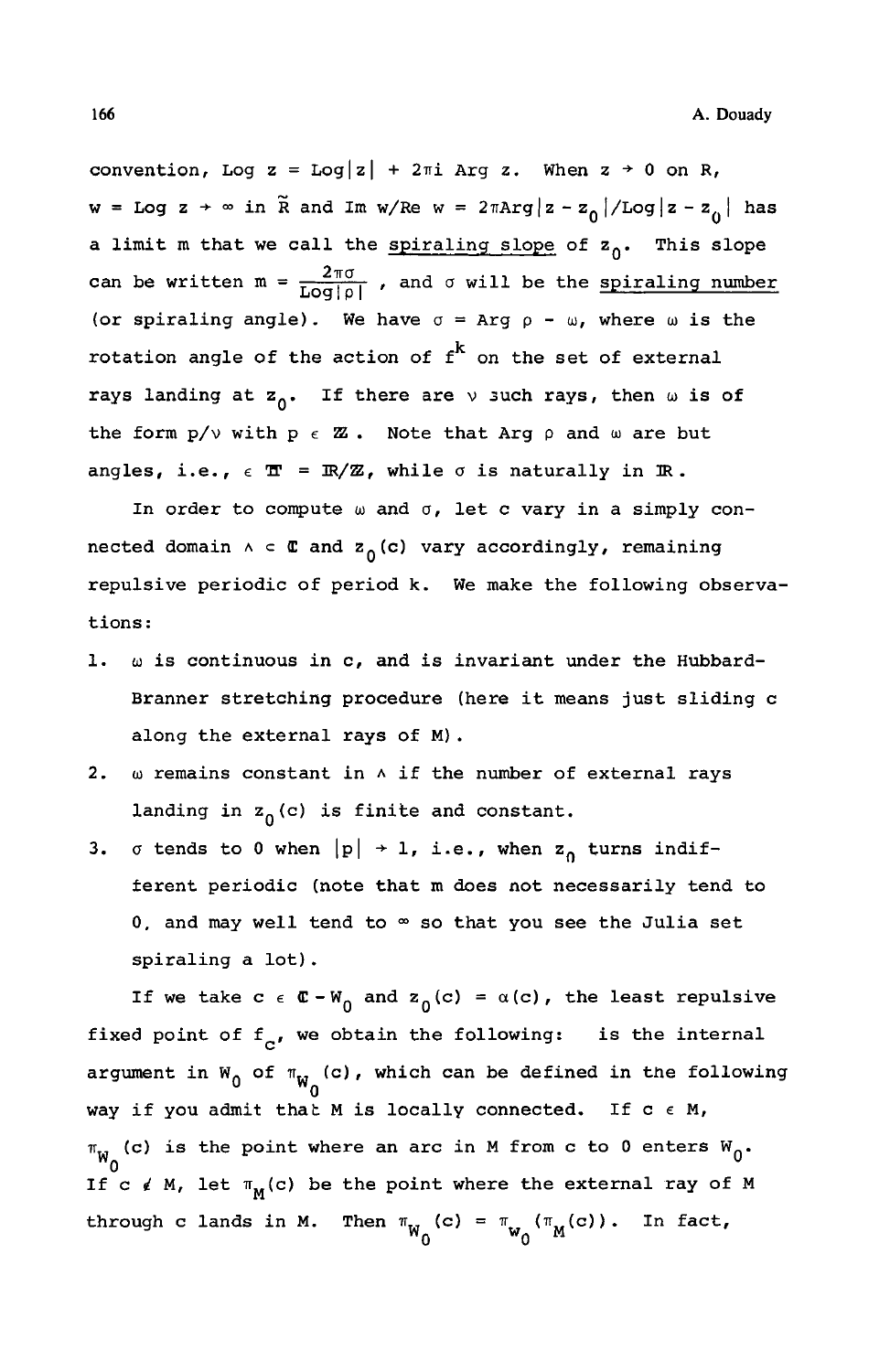**one can modify this definition so that it does not depend on**  the local connectivity of M, and determines  $\mathbb{I}_{\mathsf{W}}^{\mathsf{}}_{\mathsf{0}}(\mathsf{c})$  unambig**uously.** 

**10.** HOW TO DETERMINE  $\pi_{\textbf{w}}$  (c) KNOWING 1 PAIR (t,t') SUCH THAT **t \*c t<sup>1</sup>, t \* t<sup>1</sup>**

**Here is the algorithm: expand t and t' in base 2:** 

 $t = .u_1u_2 \ldots$ 

$$
t' = .u_1'u_2' \ldots
$$

Set  $\delta_i = u_i - u_i^{\dagger} \mod 2$ . If the sequence  $\delta_i$  ends in 1,0,0,0,..., **i.e.,**  $\delta_i = 0$  for  $i \ge n$ ,  $\delta_{n-i} = 1$ , then  $\theta = 2^n$  t =  $2^n$  t' is the **external argument of c in M, and the internal argument of**   $\pi_{w_0}(c)$  is the angle  $t_0$  such that  $\theta_-(t_0) \le \theta \le \theta_+(t_0)$  (the functions  $\theta$ <sub>1</sub> and  $\theta$ <sub>4</sub> are defined in Section 6). If the sequence  $\delta_i$  ends with 1111..., then  $\pi_{w_n}(c) = -3/4$  (internal argument  $\frac{1}{100}$  which is a contract of  $\frac{1}{100}$ **1/2). Else, look for 10 somewhere in the sequence, i.e.,**   $\delta_{n-1}$  = 1,  $\delta_n$  = 0. Then there is a t<sub>0</sub> such that  $\theta = 2^{11}t$  and  $\theta$ <sup>**'**</sup> = 2<sup>n</sup>**t'** both belong to  $\theta$ <sub>1</sub>(t<sub>0</sub>),  $\theta$ <sub>+</sub>(t<sub>0</sub>)], and that is the  $\int_{c}^{\infty}$  argument of  $\int_{w_0}^{\infty}$  (c). Why? Let z be the point in  $K_c$ with t and t' as external arguments. The rays  $R(2^{n-1}t)$  and  $R(2^{n-1}t)$  are each on one side of the spine of  $K_{\alpha}$ , therefore  $f_c^{n-1}(z)$  belongs to this spine. Now the image of the spine **[3,3']™ n <sup>c</sup>- i n s the c arc [3,c]-. ° from 3 to c in K , and because R(2 t) and R(2 t<sup>1</sup>) are on the same side of the spine, neces-** $\texttt{startly}\text{ }t_{\mathcal{C}}(z) \text{ }\in \text{ } [\alpha(c),c]_{\mathcal{K}_{\mathcal{C}}}.$  From this observation the result **follows easily.**